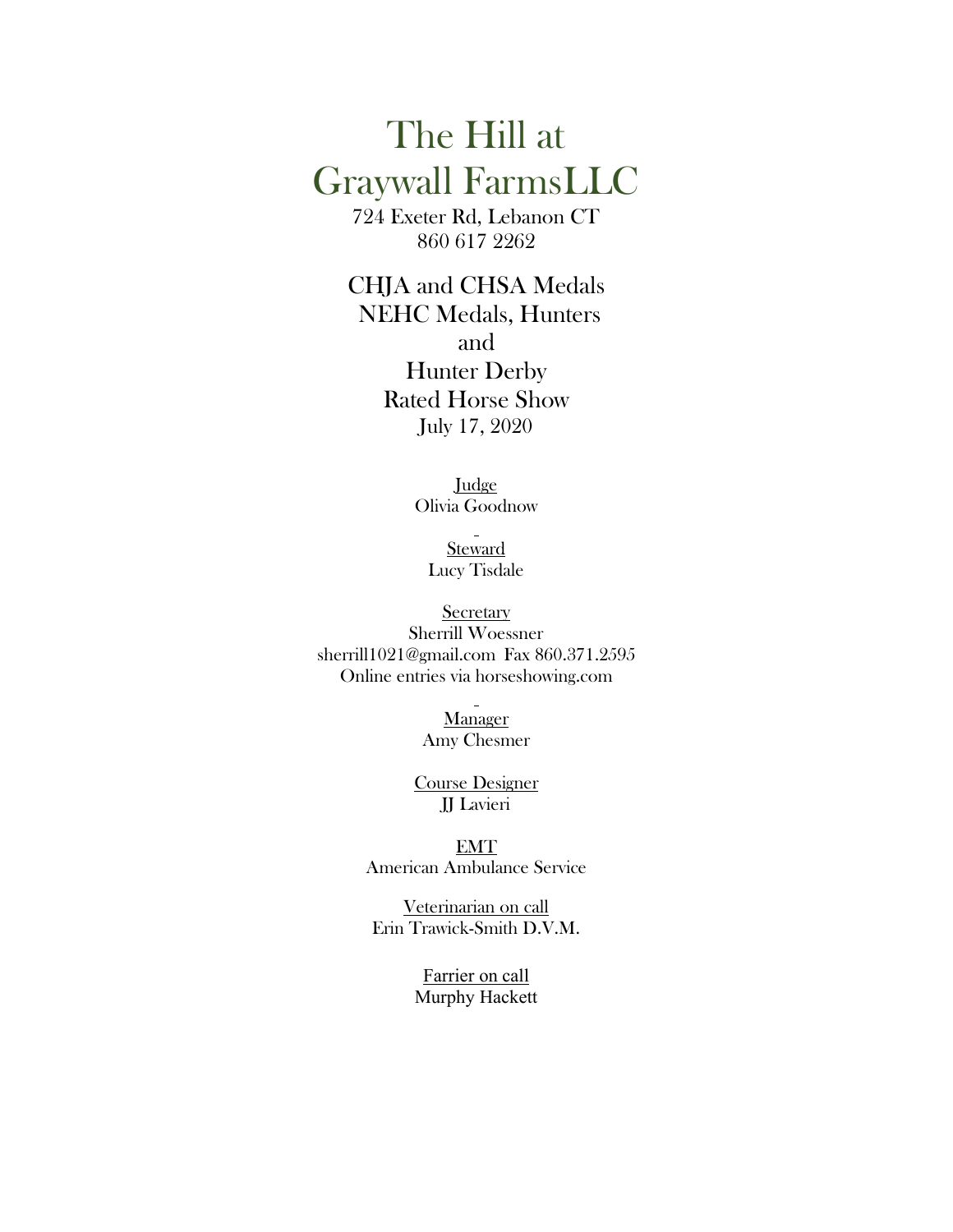## RULES & REGULATIONS

1. Every class offered herein which is covered by the rules and specifications of the current USEF rulebook will be conducted and judged in accordance therewith. Every class offered herein which is recognized by the CHJA, CHSA and NEHC and will be conducted and judged in accordance with the current CHJA, CHSA and NEHC rules. To show in Medal classes, riders MUST be members.

2. Every animal entered for competition shall be under the control of show management; but The Hill at Graywall Farms LLC will in no way be responsible for any loss, accident, or damage that may occur by fire or otherwise and it shall be a condition of entry that each exhibitor, spectator, trainer, and attendant hold The Hill at Graywall Farms LLC , and its members, employees, and agents, harmless for any loss or damage that may occur to any persons, animals, or property at the show. All participants and exhibitors acknowledge and assume the inherent risk of equine activities and the risk of gatherings as outlined by the CDC related to potential exposure to the Covid-19 virus and participate at their own risk. All exhibitors will be required to sign a waiver prior to competing from each affiliated organization.

3. Every horse entering the property will retain proof of current vaccinations and negative coggins.

4. If any questions or disputes arise, they will be referred to the steward and show committee, whose decision shall be final.

5. Exhibitors are responsible for having accurate and current memberships for affiliate organizations Any fines leveled against the horse show for incorrect exhibitor memberships shall be the responsibility of the exhibitor.

6. \$50 fee for any returned checks, or unpaid entries that must be billed.

7. Management reserves the right to alter the schedule based on entries.

#### COVID 2020 COMPETITION RULES

In compliance with the State of Connecticut June 15th Guidance for Equestrians Competitions in Phase Two

- 1. All exhibitors must submit the full names, addresses and contact information for those training and staffing or chaperoning them at the show. No more than one groom per person will be permitted. Minors will be limited to one adult chaperone.
- 2. NO Spectators.
- 3. Social distancing of six feet a part must occur at all times other than assistance with mounting. This includes parking.
- 4. Face masks will be required other than while mounted. Attendees shall maintain their own face masks.
- 5. No one who has been ill in the last 14 days or has a fever is permitted on the horse show grounds.
- 6. No dogs at this time will be allowed on premises.
- 7. All attendees will be responsible for providing their own water and understand limited pre packaged food options will be available.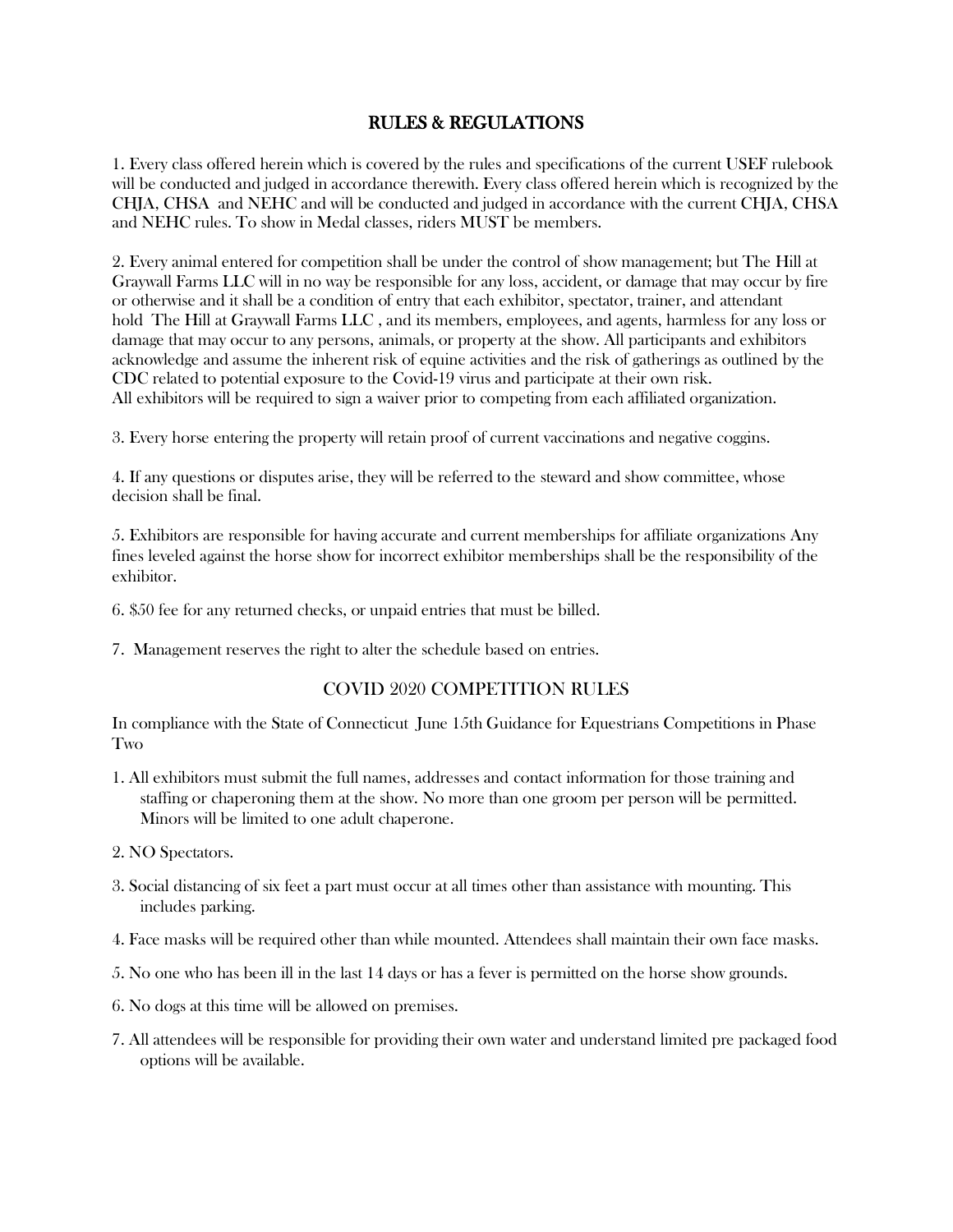- 8. Trainers and riders will be given predetermined times for their division and a posted order of go to comply with requirements for distinct sessions
- 9. There will be NO open schooling in the show ring. There will be a warm up area limited to predetermined groups according to pre posted order of go.
- 10. Each rider will be permitted ample time for a complimentary Red/ Blue or Warm Up round, with ability enter additional rounds.
- 11. All entries be made online or by mail by 7/15/2020
- 12. All payments will be made online or by check.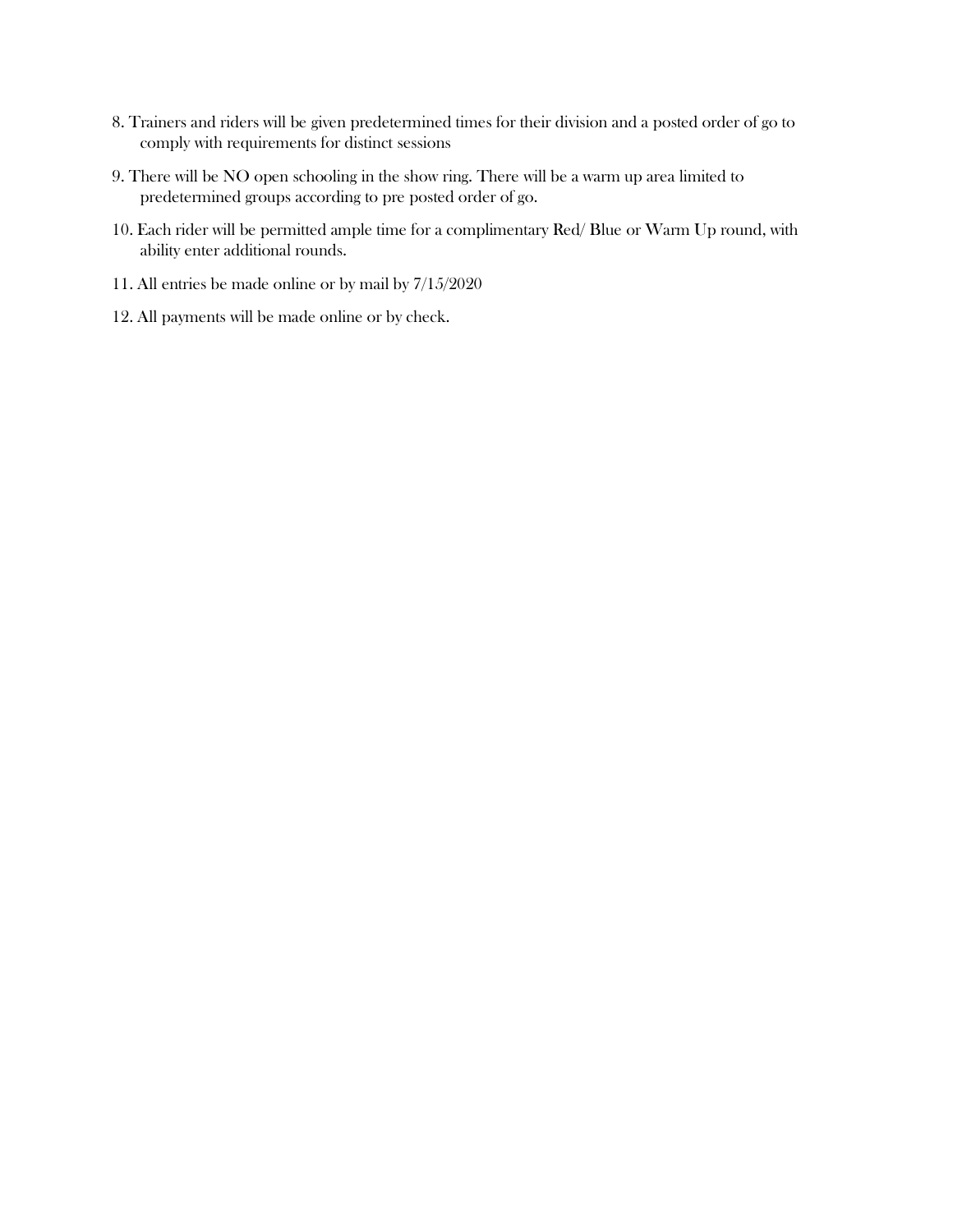#### HORSE SHOW SCHEDULE

## Entry Fee is \$45 per Medal and Derby Class \$25 per Hunter Classes \$10 per Red Blue/ Warm Up Round One Complimentary Red Blue / Warm Up Round \$30 Office Fee

### Six ribbons will be awarded for each class

Please note due to social distancing requirements we will not be permitting open schooling, however we will provide ample time to each rider for their complimentary Red/Blue or warm up round. All riders will be permitted warm up time and jumps in warm up ring prior to order of go.

8:00am Show Start 1. Red Blue 2. NEHC Junior Medal (3'3) 3. CHJA Junior Medal (3')

1.Red Blue 4-5. NEHC Adult Amateur Hunter 6. NEHC Adult Amateur U/S 7. CHJA Adult Medal (3') 8. NEHC Adult Medal (3')

1.Red Blue 9-10.NEHC Modified Adult Amateur Hunter 11. NEHC Modified Adult Amateur Hunter U/S 12 .CHJA Modified Adult Medal (2'6 ) 13. CHSA Modified Adult Equitation Medal (2'6)

1.Red Blue 14-15. NEHC Children's Hunter Horse 16. NEHC Children's Hunter Horse U/S 17. CHJA Children's Medal (2'6) 18. CHSA Children's Equitation Medal (2'6)

1.Red Blue 19-20.NEHC Children's Hunter Ponies 21. NEHC Children's Hunter Ponies U/S 22.CHJA Pony Medal

1. Red Blue 23. CHJA Pre-Children's Medal (2') 24. CHSA Pre-Children's Equitation Medal (2') 25. CHSA Short Stirrup Equitation Medal (18'') 26. NEHC Open Pleasure